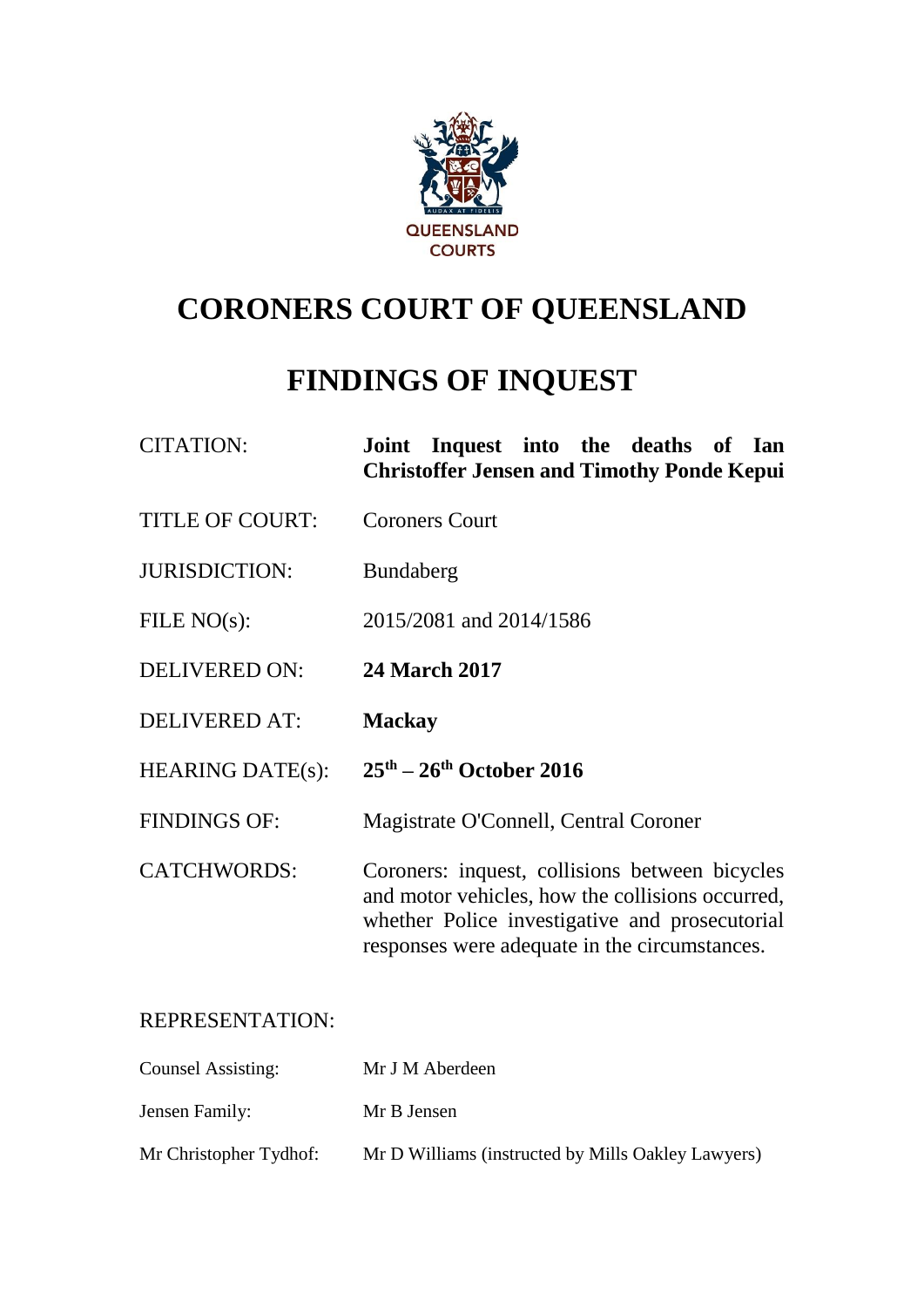Queensland Police<br>Service: Mr C Capper Bundaberg Regional Council: Mr B McMillan (instructed by Norton Rose Fulbright)

Kepui Family: Ms M Kepui

Mr Russell Lyons: Mr J Benjamin (instructed by Charltons Lawyers)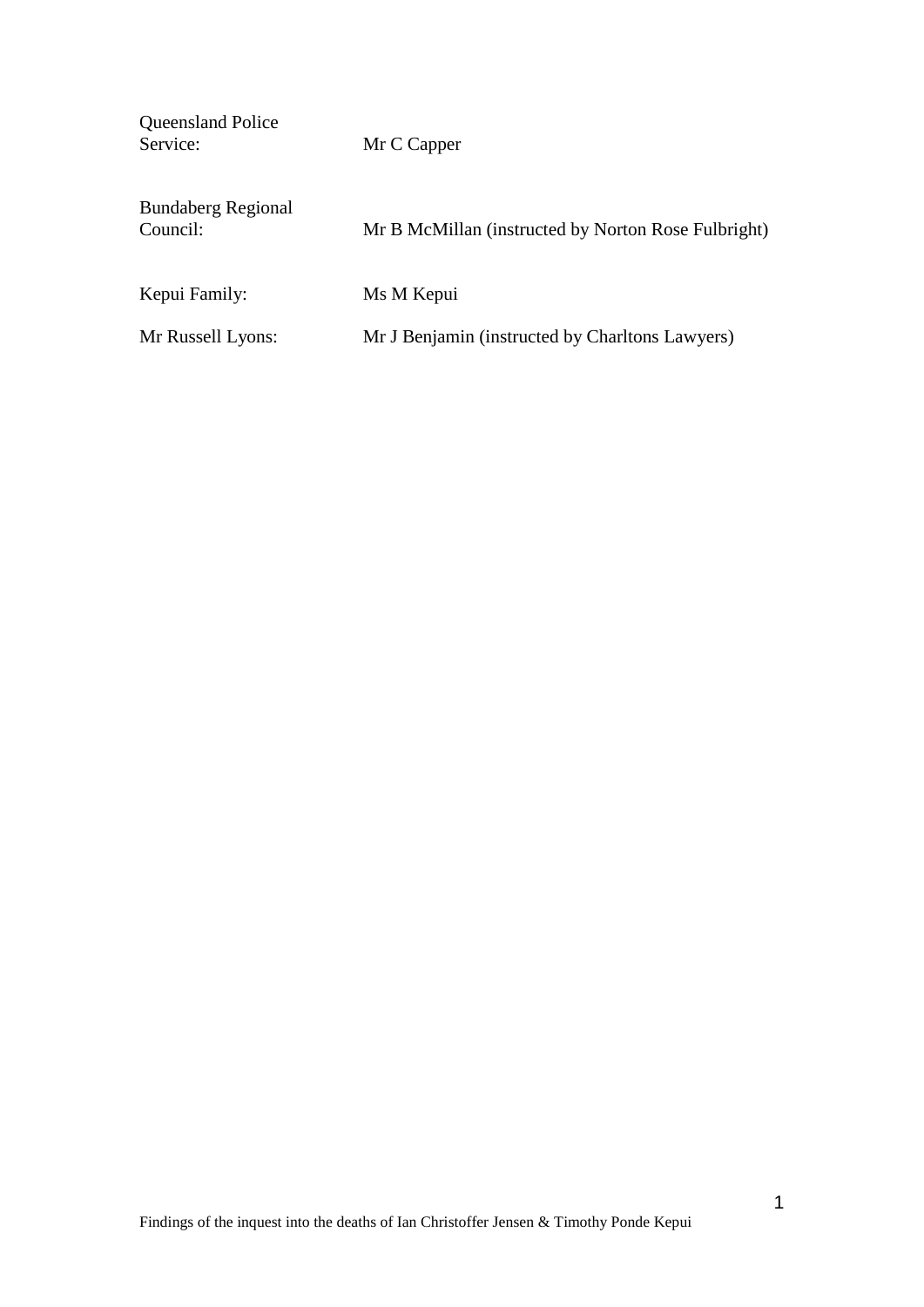- [1]. On 3 May 2014 Dr Kepui, and on 1 June 2015 Mr Jensen, were involved in separate fatal traffic accidents. Each were the rider of a bicycle involved in an incident with a motor vehicle. Both cyclists were ordinary<sup>1</sup> members of the public, simply going about their daily activities. Each traffic accident was investigated by the police, charges were laid against the driver of the motor vehicle involved, but the charges were later withdrawn by the police.
- $[2]$ . This inquest<sup>2</sup> examines the circumstances of these similar traffic accidents, the adequacy of the police investigation and prosecution, and whether there is a need for further education to raise public awareness of the current laws as they relate to cyclists on the road.

#### *Tasks to be performed*

- [3]. My primary task under the Coroners Act 2003 is to make findings as to who the deceased person is, how, when, where, and what, caused them to die<sup>3</sup>. In these cases there is no real contest as to who, when, where, how or what caused them to die. The real issues are directed to the why they died, that is the circumstances of the accident that occurred.
- [4]. Accordingly the List of Issues for this Inquest are:-
	- 1. The information required by section 45(2) of the *Coroners Act 2003*, namely: who, how, when, where, and what, caused each death,
	- 2. With respect to Mr Jensen:-

(a) did a collision occur between the bicycle being ridden by Mr Jensen and an Isuzu truck Reg No: 576-KEI on 1st June 2015 on Johnston Street, Bundaberg?

(b) if so, what were the circumstances giving rise to this collision? (c) if not, what were the circumstances causing Mr Jensen to fall from his bicycle?

- 3. With respect to Mr Kepui, what were the circumstances giving rise to a collision between the bicycle ridden by Mr Kepui and a car (Reg No: QFR-49) and trailer combination at the intersection of Barolin St/Goodwood Road and McCarthy St, Bundaberg on 3rd May 2014?
- 4. (a) Whether the investigations, and the process of identifying and collecting evidence, carried out in respect of each fatality incident were adequate under all of the circumstances?

 $<sup>1</sup>$  They were not lycra clad recreational cyclists, rather were ordinary persons, one dressed in work</sup> clothes, a 'hi-viz' workshirt and shorts, and the other simple shirt and shorts presumably on his way to his church.

 $2$  Approved by the State Coroner to be a joint inquest due to similarity of issues.

<sup>&</sup>lt;sup>3</sup> Coroners Act 2003 s.  $45(2)(a) - (e)$  inclusive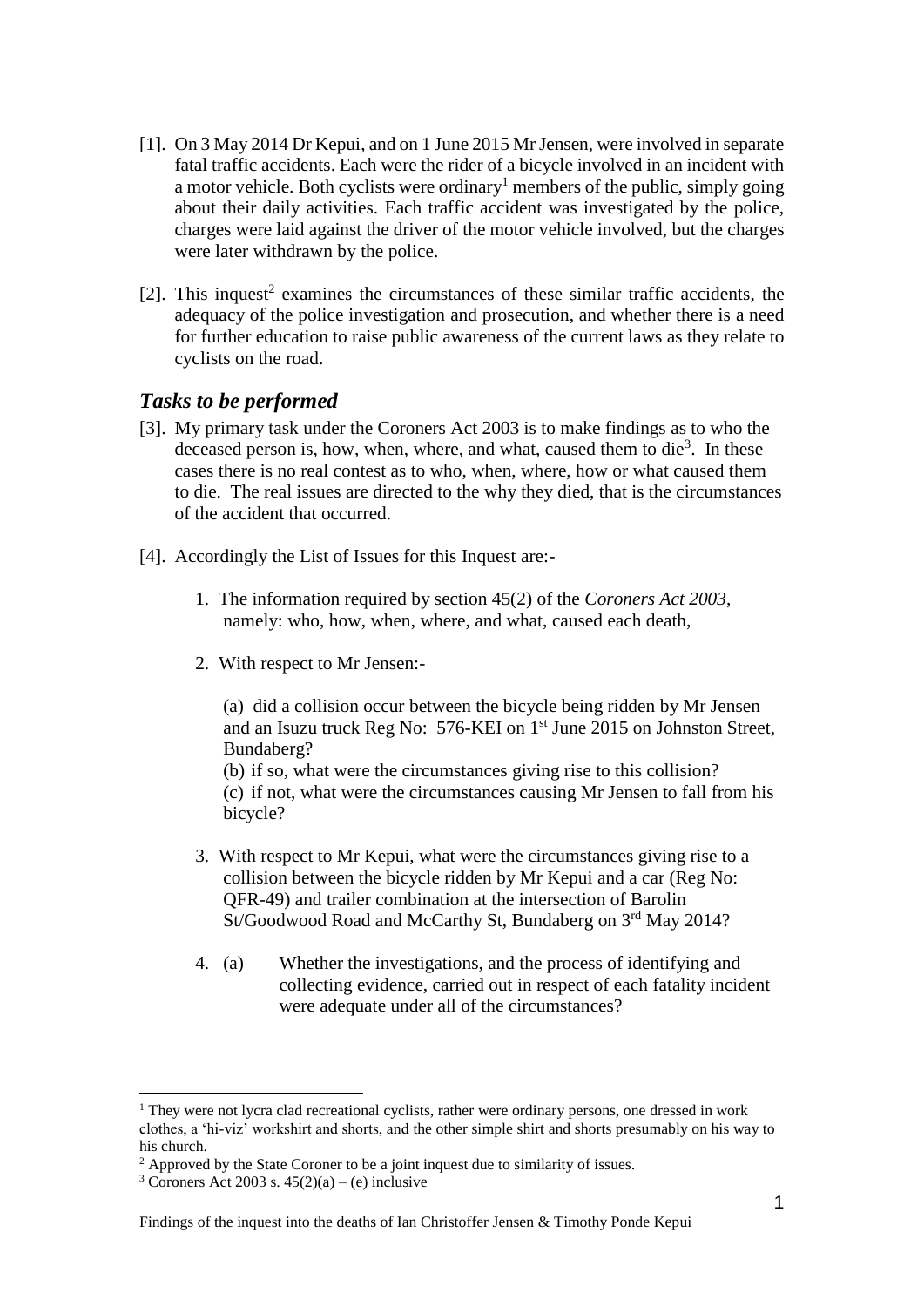- (b) Whether the prosecutorial processes, including the decision not to proceed further with the prosecutions, were carried out in an appropriate manner?
- 5. (a) Whether there is a need for further education to raise public awareness of the current laws pertaining to cyclists on the road (including an increased awareness of respective rights-of-way, and of safe clearance? (b) Whether it is desirable that theoretical testing upon recent changes to traffic laws should be included as part of a driver's licence renewal protocol?
- [5]. The second task in any inquest is for the coroner to make comments on anything connected with the death investigated at an inquest that relate to public health or safety, the administration of justice, or ways to prevent deaths from happening in similar circumstances in the future<sup>4</sup>.
- [6]. The third task is that if I reasonably suspect a person has committed an offence<sup>5</sup>, committed official misconduct<sup>6</sup>, or contravened a person's professional or trade, standard or obligation<sup>7</sup>, then I may refer that information to the appropriate disciplinary body for them to take any action they deem appropriate.
- [7]. In these findings I address these three tasks in their usual order, section 45 Findings, section 46 Coroners Comments, and then section 48 Reporting Offences or Misconduct. I have used headings, for convenience only, for each of these in my findings.

## *Factual background & evidence*

- [8]. I can state briefly the broad circumstances involved in each accident. Each accident occurred in daylight hours, on an ordinary road in Bundaberg which had a posted speed limit of 60 km/h. In each instance the cyclist was travelling on the left-hand side<sup>8</sup> of the road, before being struck by a vehicle attempting to pass the cyclist.
- [9]. There was no suggestion in either accident of any contributing factor from the road surface, adverse weather conditions such as rain falling or sunlight in the driver's eyes, vehicle defect, use or distraction by a mobile telephone or operation of the vehicles' interior instruments<sup>9</sup>, nor the effects of alcohol or drugs on either of the driver's (or the cyclist). I should state clearly that there

 $4$  ibid s.46(1)

<sup>5</sup> Ibid s.48(2)

<sup>6</sup> Ibid s.48(3)

<sup>7</sup> Ibid s.48(4)

<sup>&</sup>lt;sup>8</sup> At this time I don't distinguish between being in the 'line of traffic' or to the left of the fogline, as I deal with that aspect later

<sup>9</sup> For example changing the radio, adjusting air-conditioner settings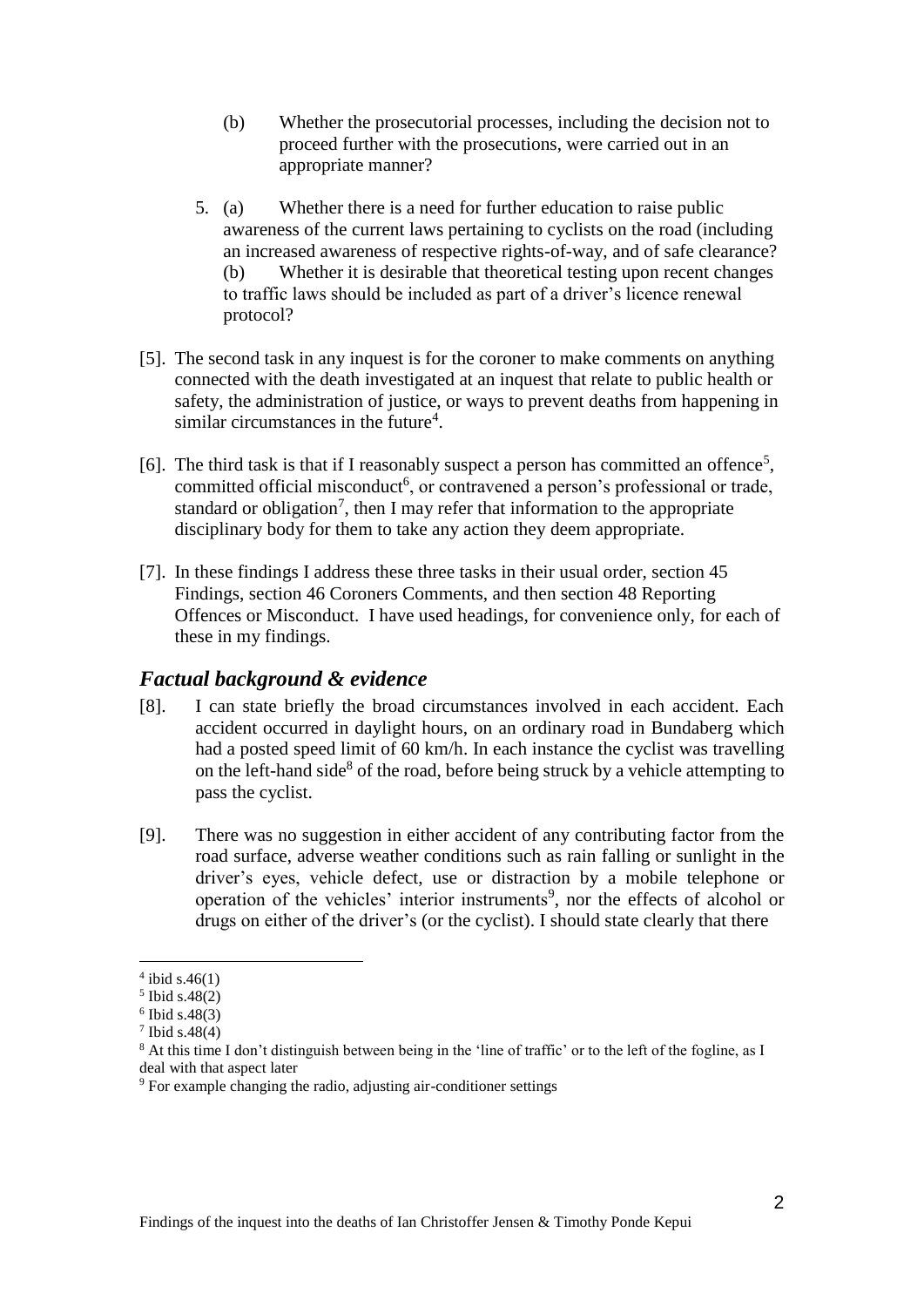- [10]. was also no suggestion that either driver was undertaking any type of irresponsible driving behaviour, commonly termed 'hooning'.
- [11]. Following each accident the police conducted investigations, and made enquiries. They undertook for prosecutorial purposes and coronial investigation purposes what is termed a Forensic Crash Unit (FCU) Investigation Report.
- [12]. In each instance the driver of the motor vehicle was charged with the traffic offence commonly termed 'failing to drive with due care and attention'<sup>10</sup>. Each of these is a relatively minor offence, dealt with in the Magistrates Court, and is not the more serious Criminal Code offence of 'dangerous operation of a motor vehicle'. In each instance, after completion of enquiries, the investigating police officer considered there was sufficient evidence to lay the charge, but quite early on in the prosecution of each of the charges they were withdrawn by the police. This occurred after a review of the file on the then known circumstances of the matter. Essentially it appeared to occur due to concerns identified by the police prosecutor, incidentally the same police prosecutor in each instance.

#### *Investigations into the incident:*

- [13]. The investigation by the police in the events of Mr Jensen's accident commenced immediately the police arrived on the scene. In very short compass the police blocked the road in both directions, preserved the scene and commenced investigations immediately. This was of course entirely appropriate and I have no criticism of the police investigation steps they took that day.
- [14]. I appreciate that Mr Jensen's family had concerns over a number of matters which they feel the police did not investigate sufficiently on the day, or after. Mr Jensen's family, who appeared at the inquest through his brother, had a number of concerns about the investigation which may conveniently be covered by issues such as why the police did not examine the scatter pattern of a 30 pack carton of beer cans (which Mr Jensen had been balancing on the top tube of his bicycle at the time the incident occurred), scuff marks on the belt he was wearing, and sufficient examination of the rear view mirror on the passenger side of the truck to determine if it had struck Mr Jensen causing him to fall from his bicycle.
- [15]. The police investigation did note these possible issues in their investigation. The 30 pack beer tin scatter pattern has, in my view, precious little utility, I would consider almost none, in assisting to determine how the incident occurred and precisely how Mr Jensen was struck. The scatter pattern is simply consistent with Mr Jensen falling away from the passenger side of the truck towards the grass verge of the road. How those tins then scattered cannot be precisely replicated. They merely show that he was carrying the item at the time. The

<sup>&</sup>lt;sup>10</sup>s.83 Transport Operations and Road Use Management Act (and for Dr Kepui's incident there was also considered the failure by the car driver to pass on the left of a vehicle turning right)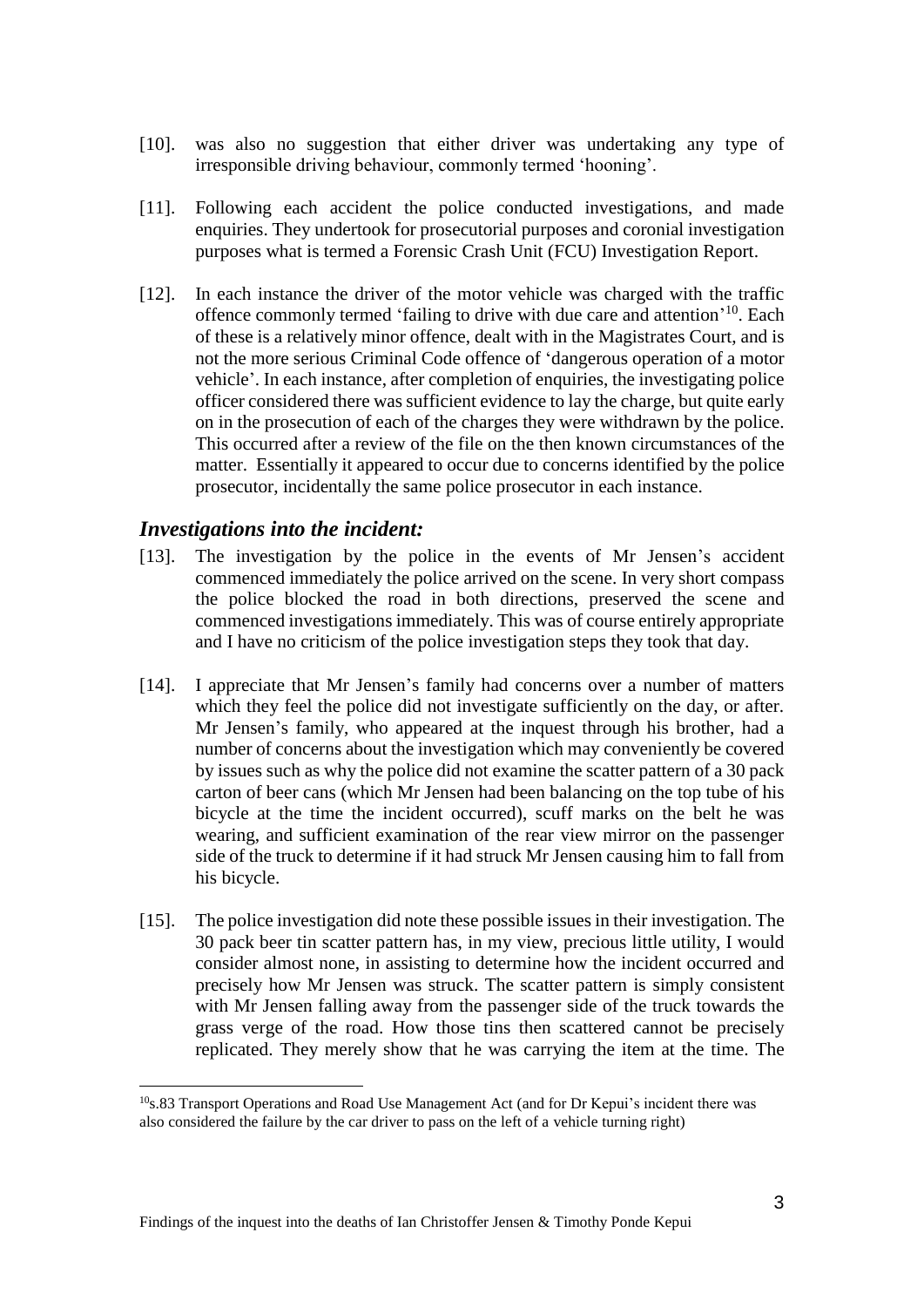scuff marks on his belt did not add greatly to the other evidence the police already had.

- [16]. The police did make a concerted effort to try and locate any physical evidence of a contact point on the passenger side or front of the truck which may indicate where Mr Jensen was struck, but there was not found any distinctive physical evidence. There was no paint transfer (none would be expected from the person wearing clothing), no fabric fibres, and his helmet did not appear to have left any mark at the front or along the side of the vehicle. There was no panel damage seen. It was of course a possibility that he have been struck by the passenger side rear view mirror, and detailed photographs and examination of it occurred, but there was not found any distinctive evidence on it such as a paint transfer, or damage to it. Of course if it had struck the cyclist and moved it would not take much for a person to move the mirror back into the approximate position it was before the incident occurred (if it had moved at all).
- [17]. I reiterate I am not critical of the police investigation of this incident. It was prompt, thorough in the circumstances, and the final report well considered.
- [18]. The investigations into Dr Kepui's accident were quite different. As the coroner for Central Queensland my geographical area of the State receives approximately one-third of all road fatalities for Queensland. Accordingly I am very familiar with investigations that the FCU undertake, and also feel qualified to comment on my observations (from a coroner's perspective) of this police investigation into Dr Kepui's accident<sup>11</sup>.
- [19]. It is appropriate I set out the steps the police took, or perhaps did not take, which then makes self-evident the standard of investigation undertaken by the police.
- [20]. The accident occurred at about 8:40 AM on a Saturday morning. The police and ambulance were notified. Police arrived at the scene shortly after with three constables attending. Dr Kepui was then being treated by ambulance officers and the significant issue to note was he had a Glascow Coma Scale<sup>12</sup> (GCS) of just  $3<sup>13</sup>$ . After about 45 minutes of treatment by the roadside Dr Kepui was transported to the Bundaberg hospital. The initial attending police officers remained at the scene until Dr Kepui had been transported away by ambulance. The police left the scene shortly after. They did not do any substantive investigatory work whatsoever at that time. Perhaps it was thought that Dr Kepui would survive and so it would not be considered required that the FCU investigate. Of course FCU investigates all road deaths and accidents involving

 $11$  in my years undertaking this role I would have received, and reviewed, more than 350 FCU investigation reports

<sup>&</sup>lt;sup>12</sup> The scale has a range from  $1 - 15$ , with 15 being a total conscious and commutative person, with no evident brain injury. I should add that the assessment is to determine likelihood of a brain injury, which would to my mind make it a serious injury for FCU purposes.

<sup>&</sup>lt;sup>13</sup> In layman terms he was unconscious, unresponsive, and his condition serious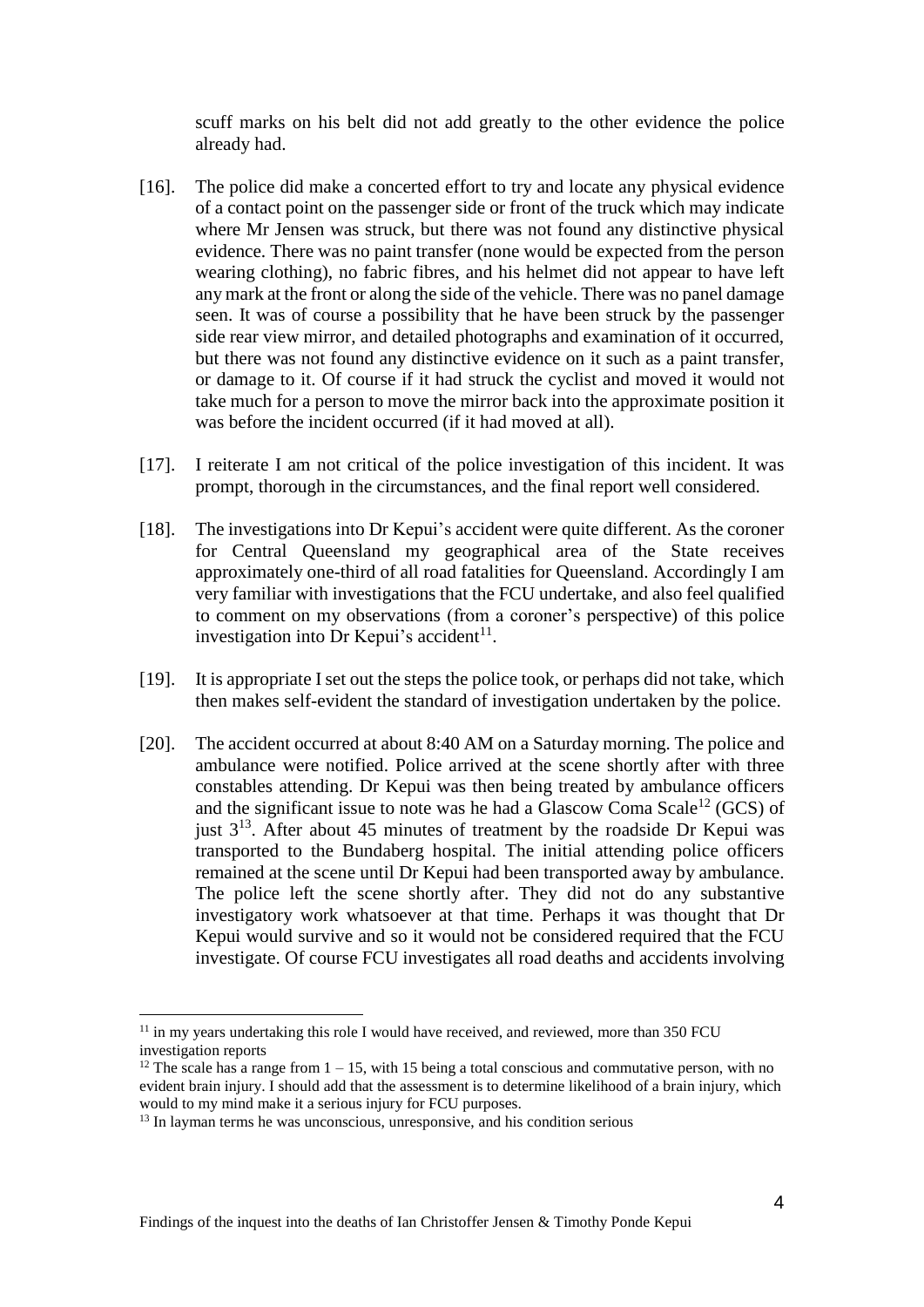'serious injury'<sup>14</sup>. A man being treated by ambulance officers with a GCS of just 3 has obviously suffered a very serious injury, particularly where he had significant head injuries and was a man of 61 years of age.

- [21]. In any event the police liaised with medical staff at the Bundaberg Hospital and the police were informed at around 11.00 AM that Dr Kepui was unlikely to survive. It was stated in evidence by the police officer who conducted the FCU investigation that he was advised of this fact at the police station around about 11.00 AM that day, so he then knew he would need to investigate. The officer is only a part-time FCU investigator and, very surprisingly to me, he then continued with his rostered duties involving the watch house until the completion of his shift at 3.00 PM. I find this a remarkable managerial decision that the FCU investigator was not immediately relieved of his duties at the watch house to commence investigations at the scene of the accident. Evidence from the FCU officer was that he finished his shift in the watch house and then went by the crash scene on his way home.
- [22]. The investigator admitted that on the Saturday afternoon when he visited the crash scene he took no particular measurements, nor marked the road, nor did he meet the initial attending police constables at the scene to have them indicate significant information. He said in evidence that it was probably not necessary as the important information had been washed away from the scene by the Queensland Fire & Rescue Service hosing the road. To me that comment is a little remarkable as the Form  $1^{15}$  submitted by the investigating officer does not make any mention whatsoever that the QFRS attended the scene. Perhaps the investigating FCU officer was simply making an assumption, or was confused, but I draw no specific conclusion. More concerning was that the investigating FCU officer then went on rostered leave for two days. On the following Tuesday he then returned to the scene to conduct investigations.
- [23]. Perhaps I can highlight very briefly what I see as elementary deficiencies in the investigations by simply noting a few things. These are that:
	- a. there was no immediate securing, or investigation, of the scene,
	- b. there was no marking out, nor scale mapping of the scene whatsoever, rather there was a rough hand sketched diagram done,
	- c. the motor vehicle involved, and the trailer, were not seized by the police on the day of the incident, and in fact were not even measured by the police until a request was received from the Coroners office for this to be done in the lead up to the inquest, they were merely photographed and then after the vehicle had left the scene.

To me these are basic steps, but they were not done. I note the photographs of the motor vehicle and trailer involved, which showed marks, or impact damage,

<sup>&</sup>lt;sup>14</sup> This was confirmed in evidence by the FCU investigator.

<sup>&</sup>lt;sup>15</sup> The initial document reporting the death to the Coroner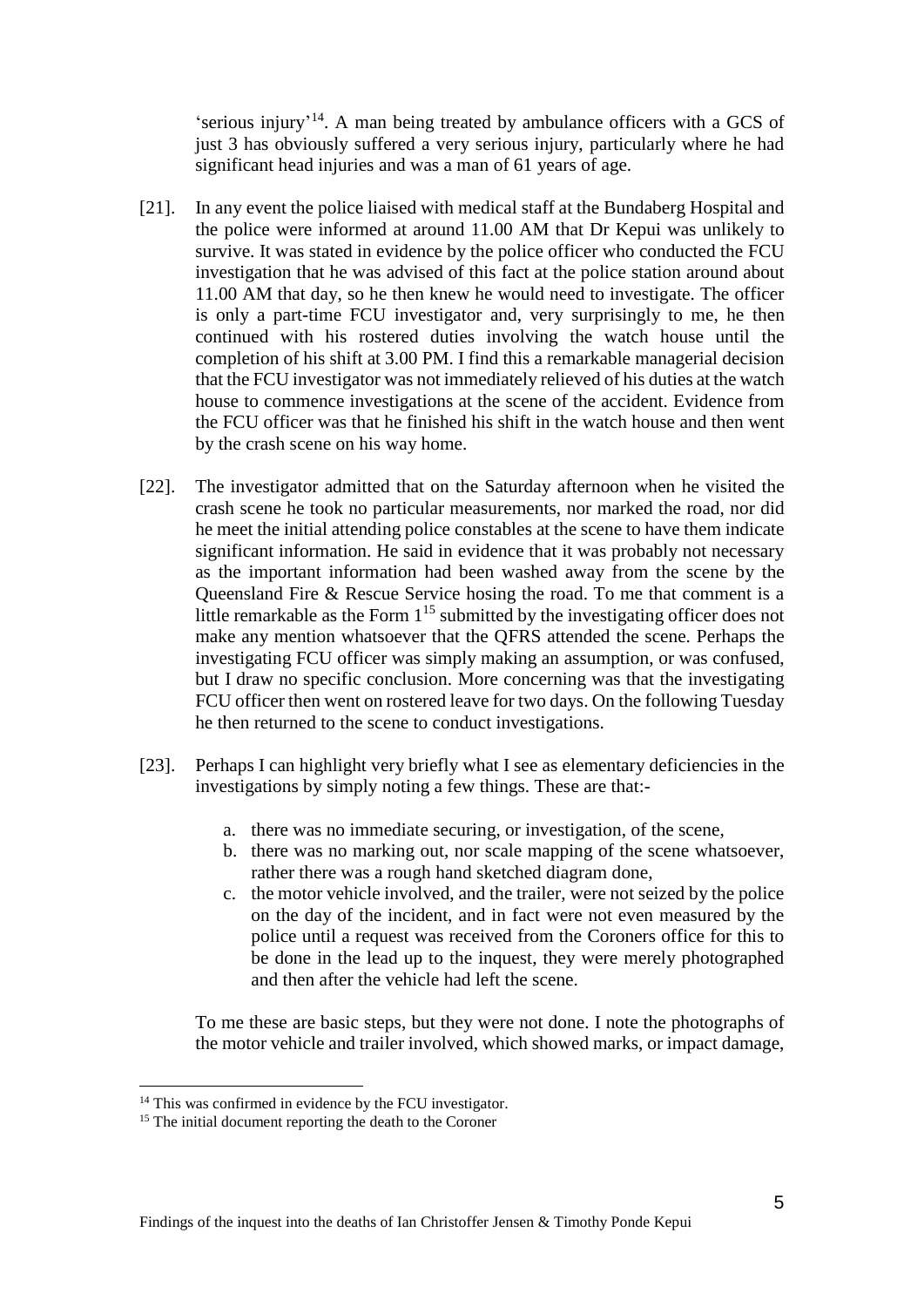on the passenger side of the vehicle, and on the leading edge of the trailer, but apart from simply taking photographs these essential 'actors in the play' were not forensically, or adequately, investigated whatsoever.

- [24]. Other investigatory steps did occur including obtaining a dashcam which captured the incident from a vehicle which was approaching the intersection from the side street to the intersection. It was useful in determining how far apart the vehicles were travelling, to confirm that excessive speed was not an issue, but being side on meant that it did not provide critical information on Dr Kepui's position on the road when the incident occurred, and a speed estimate is made difficult because the vehicle in question brakes during the footage. What it does show is that the vehicle involved was travelling about  $42 - 51$  km/h<sup>16</sup>, and not the  $20 - 25$  km/h that the driver advised the police.
- [25]. Fortunately the vehicle involved was driving in a 'line of traffic' and statements were able to be obtained from the lead vehicle. That driver advised that they observed Dr Kepui give a very clear indication, as a hand signal, to turn right. This driver then moved their vehicle to position the driver's side wheels over the centreline so they could simply drive around Dr Kepui. The third vehicle in the line (behind the vehicle involved in the incident), also had a very clear view of the incident. That driver indicated that they saw Dr Kepui clearly indicate to turn right through use of a hand signal and so they decided to slow, and simply pass to the left-hand side of him as there was a small sealed road shoulder at that point. This driver also observed Dr Kepui move to about the centre of the lane, when they then saw the vehicle in front try to drive to the right-hand side of him but struck him. Significantly this driver said that before the impact they could see that a collision between car and cyclist was going to occur. This driver, the third in the line of traffic, said before impact occurred they were already beginning to brake because they could see the accident unfolding in front of them. This is quite suggestive that an observant driver had sufficient time to take appropriate action to avoid a collision.
- [26]. What that meant was there were two independent witnesses who observed the incident and could provide evidence to the police for the prosecution of the charge they laid. I should say that these two witnesses when they gave evidence before me were very impressive witnesses. Each lady was solid in the evidence they gave, and never wavered from what they had seen, or could recall. To my mind they would certainly have been very impressive witnesses in the prosecution of the traffic offence. Why I say this is because if there were deficiencies in the investigation process by the FCU officer then there was the ability to obtain further information from these two witnesses to correct the situation, or address concerns.

<sup>&</sup>lt;sup>16</sup> See exhibit B.3 at page 6 paragraph 17, exhibit A.6 page 2 being a transcript excerpt from an interview with the driver.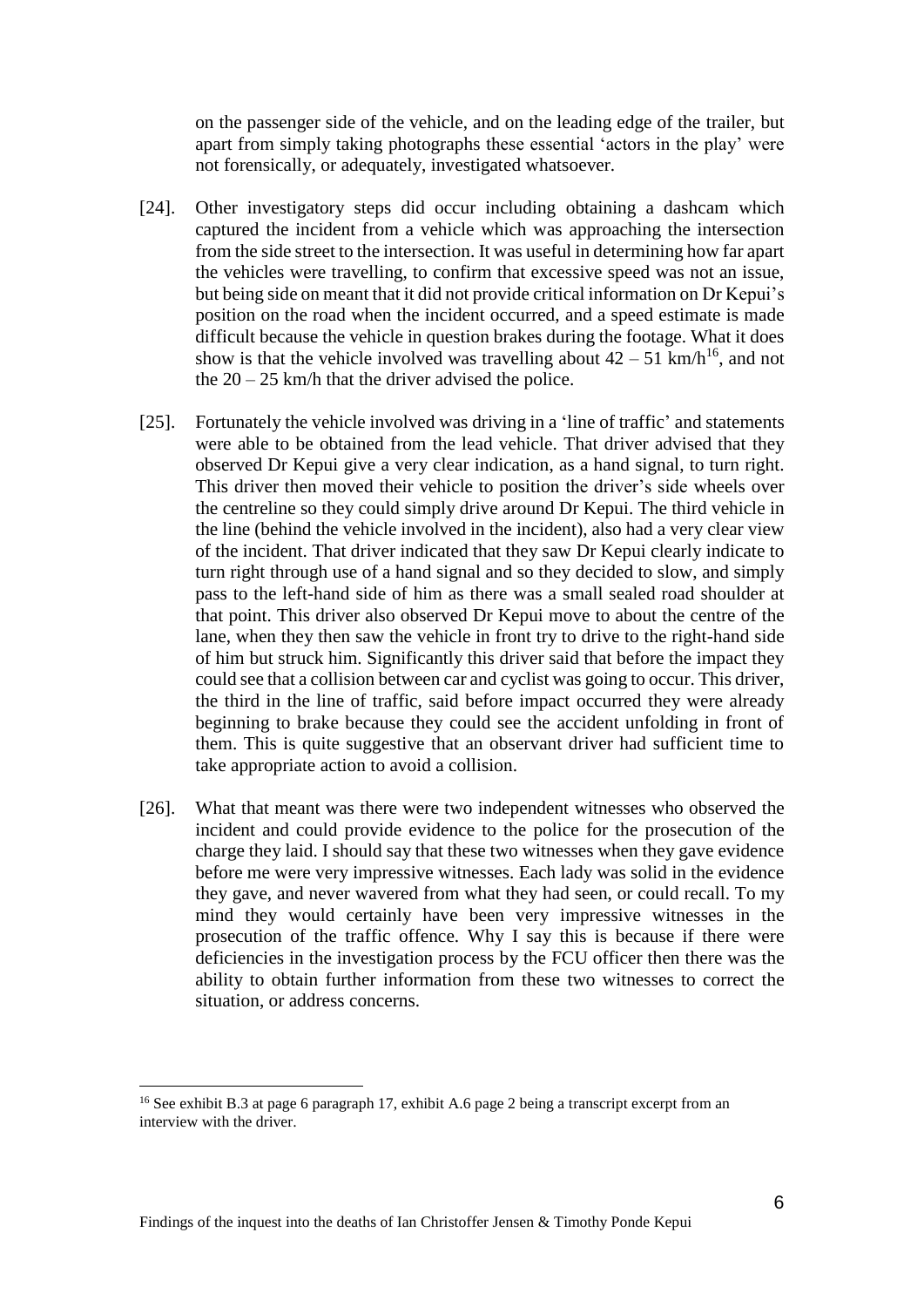[27]. Incidentally my observation of the investigation process of Dr Kepui's accident was that it was very poor, concerningly so to my mind. Evidence given at the inquest was that the Bundaberg district has no dedicated FCU officers, rather they merely use part-time FCU officers. I find this very surprising. Bundaberg is a significant regional city in Queensland, and supports a significant, and important, regional population. It may surprise some but the evidence before the inquest was that the nearest full-time FCU officer is located in Maryborough, a significantly smaller locality than Bundaberg. My observation is, and it is simply my observation, that this issue needs to be addressed by the Queensland Police Service particularly in view of the substandard investigation of Dr Kepui's accident, and the subsequent prosecution process of each accident where the charges did not proceed to court determination.

## *The circumstances of each incident as I find*

- [28]. Mr Jensen was seen riding his bicycle balancing a carton of beer on the top tube. He also had some groceries on the rear carry rack and possibly also on the handlebars<sup>17</sup>. What was clear from the witnesses who observed him was that even though he was balancing a carton of beer and groceries, he was riding well and did not appear to be veering at all as he rode. Perhaps he was accustomed to riding carrying groceries, et cetera, as it was suggested he had done this trip on a number of occasions.
- [29]. Motorists who were awaiting to exit the shopping centre carpark saw Mr Jensen ride his bicycle across the road quickly. He was observed to ride as far left as practicable on the road, and one witness also described him riding down the slight incline of the road and travelling like "a cut snake". This was not a unit of speed I was familiar with but the witness indicated that it was simply that Mr Jensen was pedalling quickly. Pedalling speed, or cadence, as it is correctly termed, does not directly co-relate to high speed, as it is dependent upon the gear the rider has the selected. In any event, people simply described him as riding quickly, and as an ordinary person on what was a fairly dated mountain bike, he was not travelling at a fast pace<sup>18</sup>, or even a speed which had any particular bearing on the accident. What was clear from witnesses was that at all times Mr Jensen kept to the far left-hand side of the bitumen lane. This demonstrated responsible riding.
- [30]. The incident occurred where the road widened (presumably<sup>19</sup> to allow passing to the left-hand side of cars stationary and turning right into the supermarket complex), then tapered back into a single lane of traffic. There are no line-

<sup>&</sup>lt;sup>17</sup> Witnesses were unclear as to whether he had shopping in plastic carry bags draped from the handlebars. In the end it is not necessary that I determine the issue as I find that his riding style, whilst carrying shopping (whatever shopping that was), was skilful.

<sup>&</sup>lt;sup>18</sup> Such as a recreational cyclist training would ride at.

 $19$  I say 'presumably' as there was not marked any dedicated left hand passing lane. An oversight arising from the original Development Approval perhaps?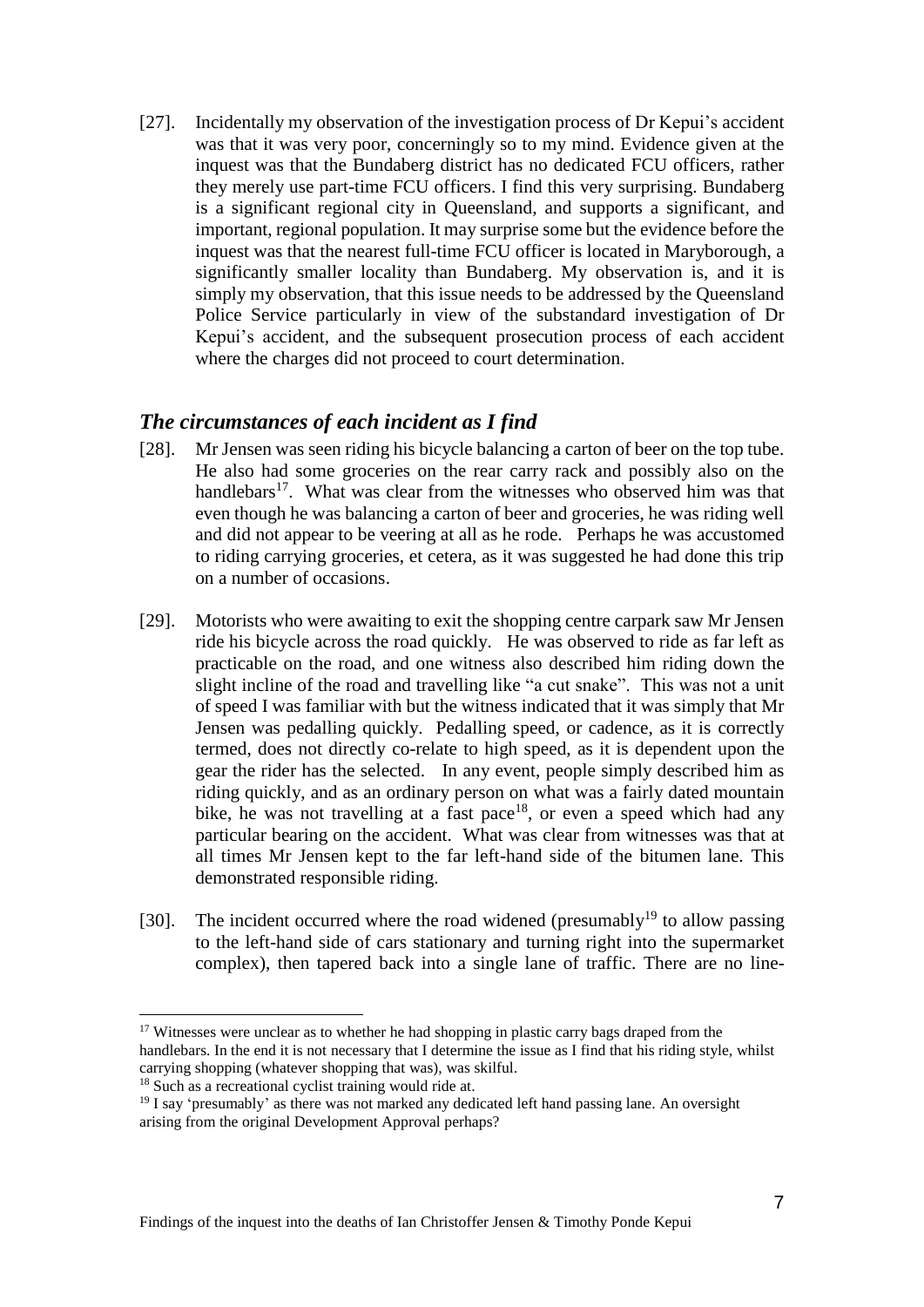markings defining two lanes heading in the one direction<sup>20</sup>. Mr Jensen did nothing other than to follow the left-hand fogline of his lane. As a cyclist (and a bicycle is defined as a 'vehicle' under the relevant<sup>21</sup> TORUM laws) he was quite entitled to do so.

- [31]. The driver of the council truck said that he was merely driving at or below the speed limit. This was confirmed by other motorists and there is no suggestion that his driving was in any way unusual. The truck driver did say that in the period leading up to the collision he did not observe Mr Jensen on his bicycle and explained that this was probably because his attention was directed further up the road where there was another intersection where he saw another car waiting to turn out. The truck driver was not distracted by anything else, merely his attention was directed elsewhere in his field of vision.
- [32]. What is clear is that at all times Mr Jensen was clearly visible to a person in the truck's driving compartment. Why I say this is because the passenger seated in the truck stated that he observed Mr Jensen riding on the left-hand side of the road, but noticed that as the passing lane 'merged', or tapered, back into a single lane he became concerned that he thought that the driver had not seen Mr Jensen and that a collision could occur. The passenger had sufficient time to make these observations, anticipate a collision, and then call out to his driver to watch out for the cyclist. The truck driver said that after his passenger gave him this warning he suddenly realised the cyclist was to the left of the truck but by then he was too close to avoid hitting him.
- [33]. The police investigation, despite a good and thorough inquiry, could not discern if the truck had struck Mr Jensen. Of course it is possible that a truck passing very close to Mr Jensen had merely caught him by surprise and that caused him to fall off, but that would mean the truck had passed too close to Mr Jensen, and one would think well within the required at least one metre passing rule<sup>22</sup>. The truck driver declined to provide the police with a statement, as he is entitled to.
- [34]. At the inquest he was required to give evidence, and chose to decline to give evidence until I directed him to do so. Accordingly his evidence attracts the immunity under section 39 of the Coroners Act. His evidence essentially was that he only saw Mr Jensen just prior to the collision, and as he turned to watch the truck pass Mr Jensen he saw that the passenger side rear view mirror (which on his truck was mounted on a substantial metal bracket) strike Mr Jensen either around on the right shoulder or back of the helmet area, and he saw the mirror move backwards and then spring back into position. He immediately parked his truck when it was safe to do so.

 $^{20}$  although the pavement widening created different 'darkness' of the paved surface which may give a slight appearance of a differentiation of an overtaking lane, but to make perfectly clear there is none. <sup>21</sup> TORUM regulation, s.15

<sup>22</sup> TORUM Regulation s.144A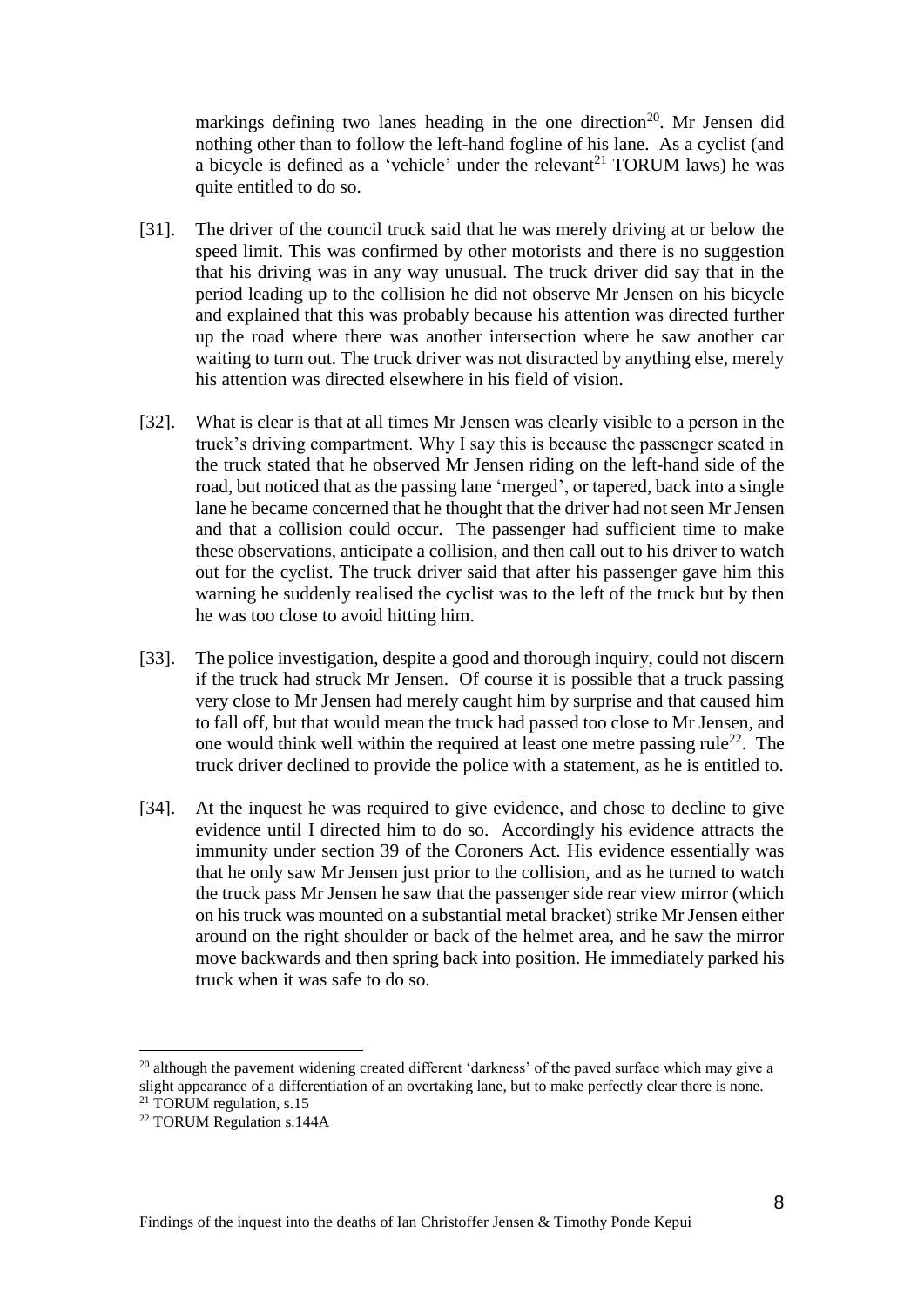- [35]. What is clear is that Mr Jensen was not overrun by the truck, but was struck a glancing blow by the rear view mirror. I appreciate how difficult it was for the truck driver to give this evidence and his providing this evidence honestly is recognised by me, and appreciated by the court<sup>23</sup>. In saying this it does demonstrate that where the passenger was able to observe the rider, and determine that an incident was to occur, with sufficient time to call a warning suggests strongly that there is sufficient available evidence for a successful prosecution of the driver for failing to drive with due care and attention. I comment further about this under my section 48 comments.
- [36]. Dr Kepui's accident occurred on a roadway where he was riding on the road shoulder, to the left of the fogline. As I said earlier he was observed by certain motorists in the line of traffic to give a clear hand single indicating that he wished to turn right. As I said he then moved from the road shoulder over the fogline and into the lane of traffic such that the first driver needed to move their driver's side wheels over the centreline to go around Dr Kepui.
- [37]. Whilst the driver of the vehicle which struck Dr Kepui stated that they did not see him prior to the incident occurring they did say they followed the first car in moving their vehicle such that the driver's wheels were over the centreline. Dr Kepui first struck the side of the motor vehicle before being struck by the trailer.
- [38]. There was some suggestion before me that there was conjecture as to whether Dr Kepui was to the left of the fogline, or in the lane of traffic when he commenced to veer right. I find that he first indicated whilst on the road shoulder and left of the fog line. The evidence before me was that Dr Kepui did not turn sharply, rather he began to slowly veer across the road. He was clearly in the lane of traffic such that the first car needed to move into the opposite lane to safely negotiate around him. Accordingly I find that Dr Kepui was in the lane of traffic prior to the first vehicle commencing to overtake him.
- [39]. Under the traffic laws that meant that the vehicles behind Dr Kepui all had to give way to him. It is clear the first vehicle did so and safely negotiated around him to the right. The third vehicle observed Dr Kepui and seeing his intended right hand turn, had actually commenced braking. That driver had planned to pass him to the left where there was slight extended paved road shoulder, because they observed and knew from their observations that Dr Kepui was clearly turning right. Significantly this driver had sufficient time to observe what was unfolding before them, make a decision as to what they should do, and then thought to themselves that an accident involving Dr Kepui and the second vehicle was going to occur, which is what happened.

<sup>&</sup>lt;sup>23</sup> As a charge may still be laid any media reporting of this evidence will need to be very carefully considered.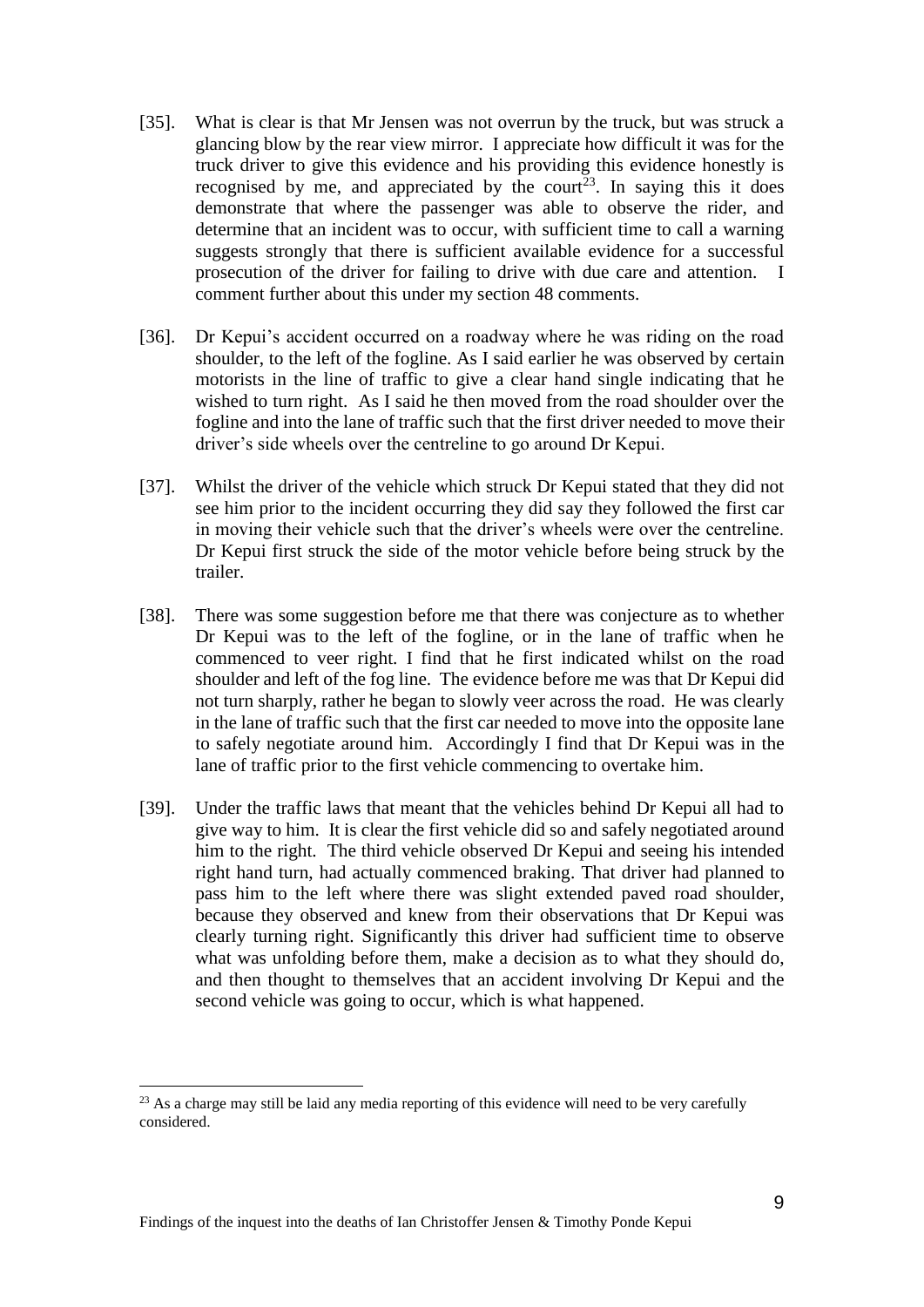- [40]. What is clear to me is that the driver of the second vehicle failed to keep any, or any proper, lookout. The timeframe<sup>24</sup> for any prosecution of such an offence has expired, and so no charge of the type that was commenced could be reconsidered. I merely observe that in my view, after hearing the evidence, that I find it perplexing that the charge did not proceed to trial based on the very strong evidence of the two driver witnesses who I found to be thoroughly reliable and credible witnesses.
- [41]. Incidentally, and I feel it necessary to make this observation, there was a suggestion in the police material that perhaps because Dr Kepui was Papua-New Guinean that somehow he was unfamiliar with riding bicycles. I do not know what the basis of that remark in the police prosecutor's material was, and perhaps I should point out that Dr Kepui was a man 61 years old and was highly educated, in fact he held a PhD in land agronomy. There was also a suggestion that he was wearing headphones or distracted by listening to music at the time. Even the driver of the second vehicle, the vehicle that struck him and immediately stopped and went to his aid, said he did not observe any earphones nor hear any music, so I am at a loss to understand where that assumption originated from.

## *The prosecution process:*

 $\overline{a}$ 

- [42]. The police commenced proceedings against each driver for a charge of failing to drive with due care and attention. That is a relatively minor driving matter under the Transport Operations and Road Use Management Act. Neither charge were preceded with as the police withdrew each charge before it proceeded very far through the court process. Why each charge did not proceed was of concern to me, as in my view there was a clear basis for each charge to continue through the court.
- [43]. The coronial investigation had the benefit of the internal correspondence exchange between the prosecutor and the investigating officer. It sheds some light on concerns of the prosecutor. The investigating officer gave evidence in each case, and if I may summarise their evidence, they personally felt frustrated at the charge being withdrawn. It was certainly the opinion of the investigating officer that the charge should proceed. As to why the prosecutor held the views they did I can only glean these from the exchange of correspondence, and documents on the file, because whilst I invited counsel for the Queensland Police Service to have the prosecutor attend and give evidence that invitation was not taken up. Perhaps there are good reasons for that but there was no particular explanation given to me. Accordingly I can only rely upon the information in the exchange of correspondence to determine what factors were operating on the prosecutor's mind. The exchange of correspondence suggests the prosecutor thought the following were particularly relevant:-

 $24$  Just 12 months from the date of the incident for a standard motor vehicle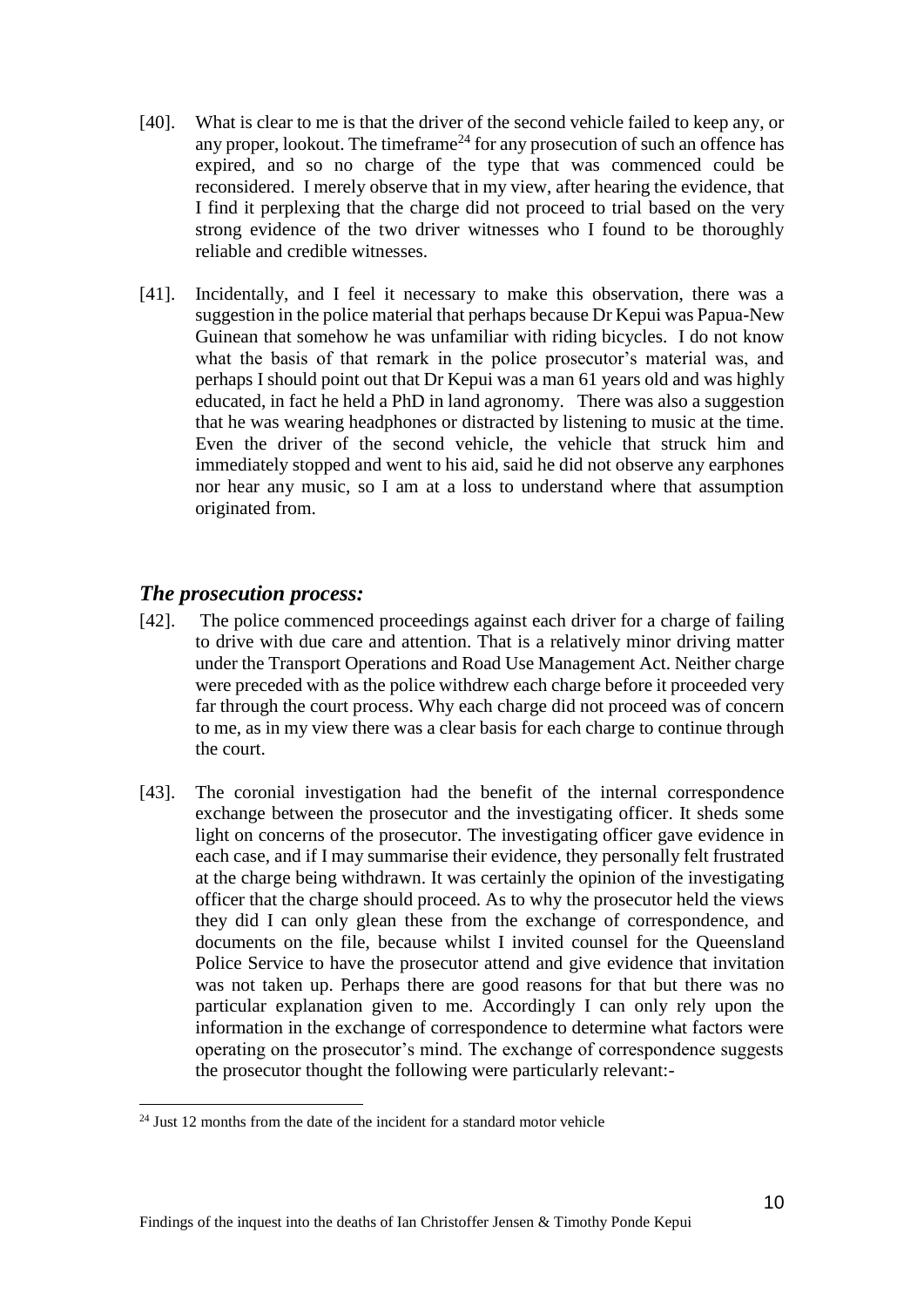- a. Mr Jensen:- that the cyclist was travelling at speed, balancing items unsafely whilst riding, and appeared he had ridden towards the truck rather than the truck towards the deceased;
- b. Dr Kepui:- the angle at which he veered across the carriageway, the precise point of the collision on the roadway, the familiarity of Dr Kepui in riding bicycles (as he was from PNG originally<sup>25</sup>), the allegation he had headphones on and was listening to music, apparently conflicting Road Rules, that the cyclist may have contributed to the collision by not looking back at the oncoming traffic, the cyclist may not have given enough forewarning, and whether the defendant's interview with the police would be excluded at trial.
- [44]. The Queensland Police Service Operations and Procedures Manual provide guidelines in relation to the decision to institute proceedings, sufficiency of evidence, public interest and importantly, in this matter, the withdrawal of charges. In very short compass<sup>26</sup> the decision to institute proceedings rests with the arresting officer. The decision to withdraw a charge requires the authority, or approval, of a commissioned officer or the senior officer supervising that station where the arresting officer is stationed. There are certain other factors to consider including whenever possible consultation with the victim (in this matter one would think that logically that would be the senior next of kin).
- [45]. Gleaning what I can<sup>27</sup> from the internal memorandum, and Case Diary Log, the decision to withdraw the charge appeared to be unduly influenced by the prosecutor, without sufficient time, or perhaps more properly, sufficient availability or opportunity for input, from the investigating officer. In addition there certainly did not appear to be any consultation with the senior next of kin before the charges were withdrawn. I am in some respects a little constrained in what I can identify as the principle reason for the withdrawal of the charges, but I remain very concerned that the appropriate steps were not followed in relation to the withdrawal of the charges, particularly when the view of the investigating officer was that they should have proceeded.
- [46]. In relation to any matters of concern regarding sufficiency of evidence raised by the prosecutor there was nothing in the material before me that those concerns could not have simply been allayed with appropriate completion of further investigatory steps of the existing evidence. Perhaps the kindest way to put it is that the withdrawal of each charge appeared to be rushed, and included

 $\overline{a}$ 

 $25$  No one explained to me the relevancy of this in relation to the charge, nor the inference that should be drawn. It must have had some bearing in the mind of the prosecutor otherwise it would not have been included as a consideration for continuing or discontinuing the prosecution. It is of course irrelevant.

 $^{26}$  I apologise if this information appears simplistic, but it is included for the benefit of the families of the deceased as they both appeared to be 'in the dark' as to how police charges are laid, and withdraw. <sup>27</sup> As the author was not called as a witness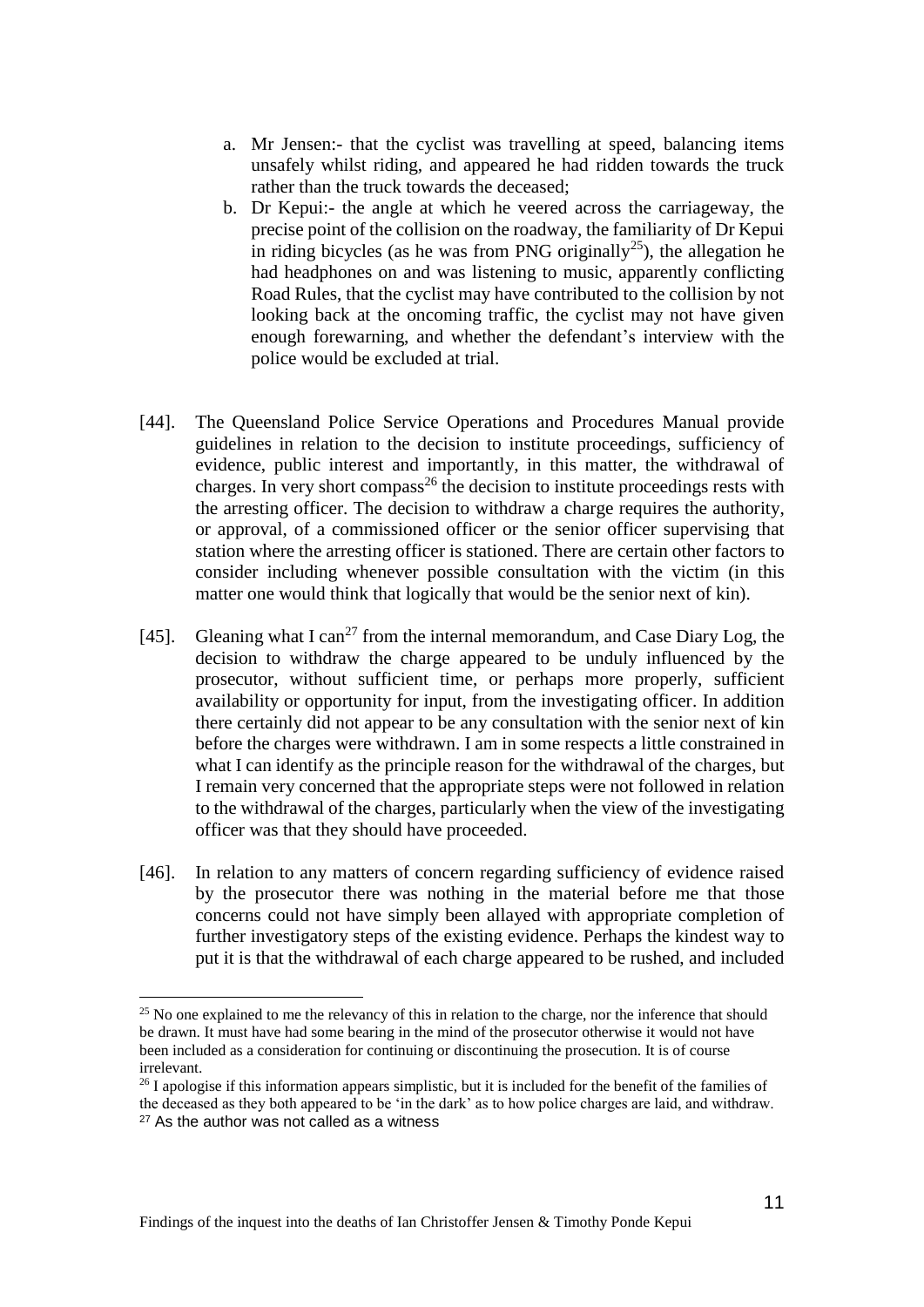irrelevant considerations, but the weight given to those irrelevant considerations I cannot determine.

- [47]. One aspect which raises my interest is that two charges, in Bundaberg, within a short passage of time, relating to Due Care and Attention involving cyclists were withdrawn without additional further investigation. This is a concern as in each offence a person has lost their life. In my position as Central Coroner I will continue to have the ability to review this situation as further cases are reported to me.
- [48]. I am critical of each decision not to proceed with the charge. In relation to the incident involving Mr Jensen as it involved a truck there is time to commence new proceedings, as a two-year time applies if the police consider that it is appropriate to proceed. That is a matter for them<sup>28</sup>.

## **List of Inquest Issues Answers**

#### *Coroners Act s. 45(2): 'Findings'*

[49]. Dealing with the list of issues for this inquest the answers are as follows:- 1. The information required by section 45(2) of the *Coroners Act 2003*, namely: who, how, when, where, and what, caused each death,

#### Answer:

#### Mr Jensen

- a. Who the deceased person is  $-$  Ian Christoffer Jensen<sup>29</sup>,
- b. How the person died Mr Jensen died due to another driver's inattention, in failing to keep an adequate lookout for another road user, namely Mr Jensen on his bicycle,
- c. When the person died  $-1$  June 2015<sup>30</sup>,
- d. Where the person died  $-$  Johnston Street, Bundaberg<sup>31</sup>, and
- e. what caused the person to die cerebral contusions and lacerations, due to fracture of the skull, due to bicycle trauma.<sup>32</sup>

#### Answer:

#### Dr Kepui

- a. Who the deceased person is  $-$  Timothy Ponde Kepui<sup>33</sup>,
- b. How the person died Dr Kepui died due to another driver's inattention, in failing to keep an adequate lookout for another road user, namely Dr Kepui on his bicycle,
- c. When the person died  $-3$  May 2014<sup>34</sup>,

 $\overline{a}$ 

<sup>&</sup>lt;sup>28</sup> As the possibility of renewing the charge remains I will not make further comment.

<sup>29</sup> See exhibit A1 QPS Form 1

<sup>30</sup> See exhibit A2 Life Extinct Form

<sup>&</sup>lt;sup>31</sup> See exhibit A2 Life Extinct Form

<sup>32</sup> See exhibit A3, Form 3 Autopsy Certificate

<sup>33</sup> See exhibit A1 QPS Form 1

<sup>34</sup> See exhibit A2 Life Extinct Form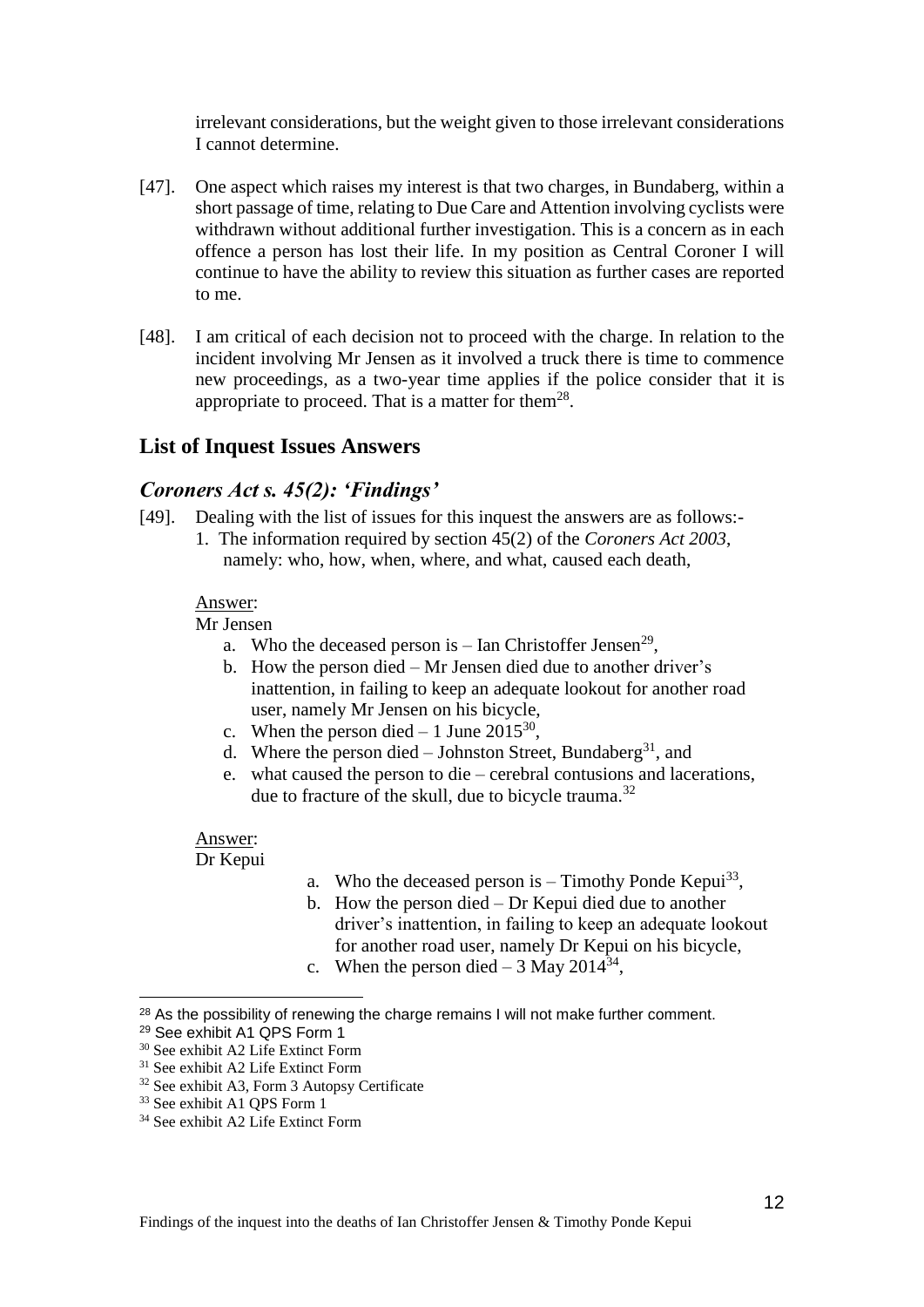- d. Where the person died Bundaberg Base Hospital<sup>35</sup>, and
- e. what caused the person to die brain stem haemorrhage, due to, traumatic subdural haemorrhage, due to pedal cycle trauma<sup>36</sup>.
- 2. With respect to Mr Jensen:-

(a) did a collision occur between the bicycle being ridden by Mr Jensen and an Isuzu truck Reg No: 576-KEI on 1<sup>st</sup> June 2015 on Johnston Street, Bundaberg?

Answer: Yes, a collision did occur.

(b) if so, what were the circumstances giving rise to this collision? Answer: The circumstances were that the driver failed to keep a proper lookout, and drive with appropriate care, such that he failed to see Mr Jensen and his vehicle's passenger side rearview mirror struck the cyclist causing him to fall.

(c) if not, what were the circumstances causing Mr Jensen to fall from his bicycle? This is not necessary to answer.

3. With respect to Dr Kepui, what were the circumstances giving rise to a collision between the bicycle ridden by Dr Kepui and a car (Reg No: QFR-49) and trailer combination at the intersection of Barolin St/Goodwood Road and McCarthy St, Bundaberg on 3<sup>rd</sup> May 2014?

Answer: The car driver failed to keep a proper lookout and very likely travelled too close to the vehicle ahead, such that the driver failed to observe Dr Kepui's right turn hand signal. Dr Kepui first struck the passenger side, rear half of the vehicle, then was fatally struck by the trailer it was towing.

4. (a) Whether the investigations, and the process of identifying and collecting evidence, carried out in respect of each fatality incident were adequate under all of the circumstances? Answer: The investigation of Mr Jensen's matter was appropriately investigated. The investigation of Dr Kepui's matter was well below what is considered adequate. Examples of why I consider it inadequate are provided above in these Inquest Findings.

(b) Whether the prosecutorial processes, including the decision not to proceed further with the prosecutions, were carried out in an appropriate manner?

<sup>35</sup> See exhibit A2 Life Extinct Form

<sup>36</sup> See exhibit A3, Form 3 Autopsy Certificate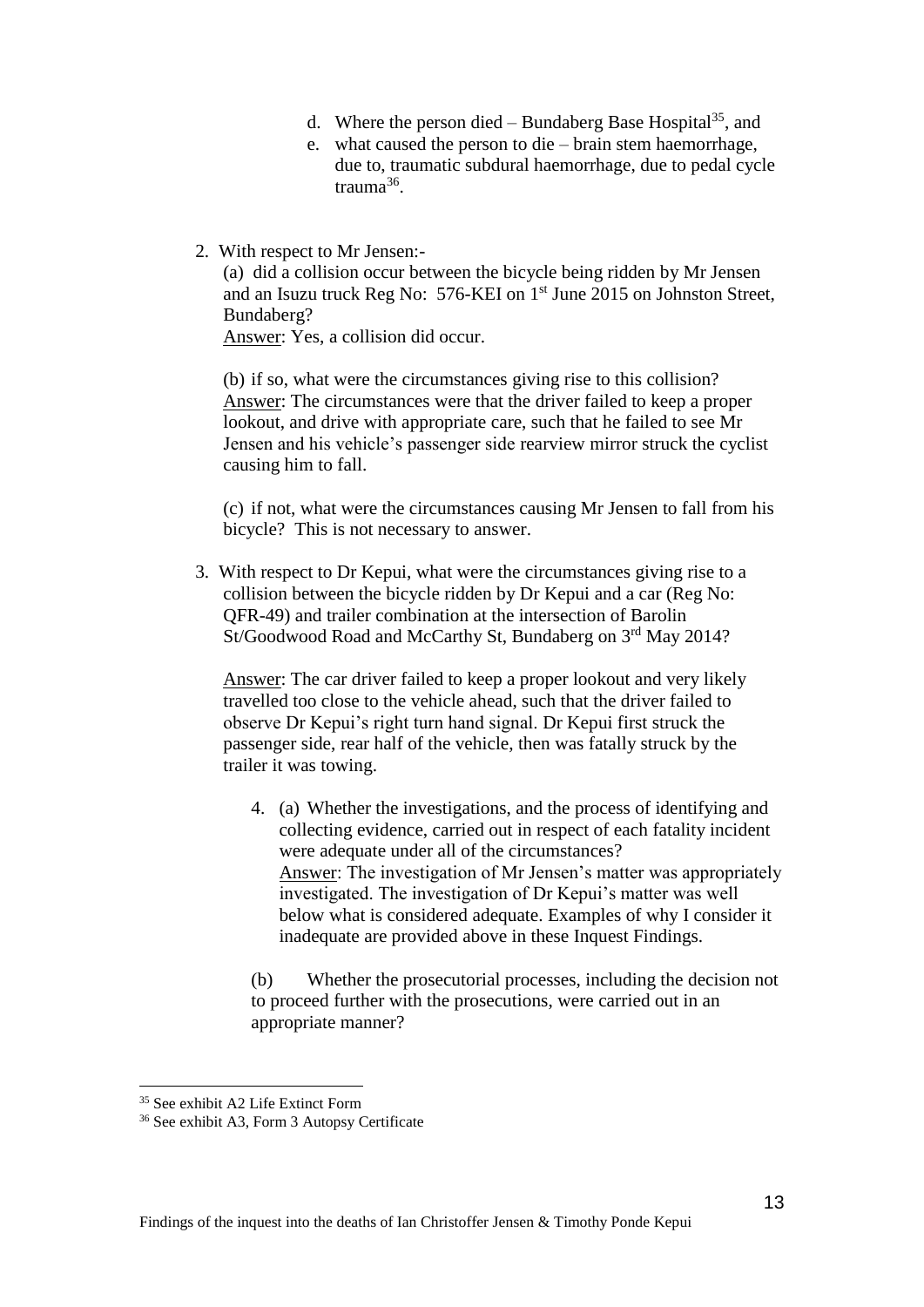Answer: I consider the decision not to proceed was flawed. My observations on the decision is set out above in these Inquest findings.

5. (a) Whether there is a need for further education to raise public awareness of the current laws pertaining to cyclists on the road (including an increased awareness of respective rights-of-way, and of safe clearance? Answer: See below in my Recommendations.

 (b) Whether it is desirable that theoretical testing upon recent changes to traffic laws should be included as part of a driver's licence renewal protocol?

Answer: See below in my Recommendations.

#### *Coroners Act s. 46: 'Coroners Comments' (Recommendations)*

- [50]. This incident does provide the opportunity to recommend improvements aimed at reducing the risk to road users.
- [51]. It was touched on at the inquest how little drivers knew of the rules relating to safe overtaking distances of bicycle riders, or safe passing distances as some refer to it. It was demonstrated<sup>37</sup> at the inquest that general knowledge in this area was poor. Drivers quizzed on this issue could not correctly answer what the law was, which is dependent on the posted speed limit of the road.
- [52]. There is a need for further education to raise public awareness of the safe passing distances for cyclists on the road. Of course the government department responsible will correctly point out that they already conduct general advertising of these issues to generate increased awareness, but I think it is desirable that when a driver renews, or applies for a drivers license, that some component of that renewal involves theoretical testing, even a simple 'Question & Answer' test for recent changes to traffic laws<sup>38</sup>. This is not a difficult matter, nor involves any significant cost, as I envisage that when a person attends the Department of Transport (or renews online) they simply successfully complete a short quiz of recent rules.
- [53]. As licences are renewed every five years all licensed drivers would be captured within this period.
- [54]. I raised earlier about the lack of dedicated FCU officers in the Bundaberg district. As it was not specifically included in the List of Issues for the Inquest I do not make it a formal recommendation, although no doubt it will be considered by QPS at a managerial level as any responsible entity would. I shall merely wait to see if anything develops in that regard, and as I remarked earlier Bundaberg is a significant regional Queensland city, and services a significant rural population.

<sup>&</sup>lt;sup>37</sup> Admittedly only the drivers involved, hardly a wide cross-section of the community

<sup>&</sup>lt;sup>38</sup> This is not restricted to cyclist overtaking, rather changes generally. No doubt many would also suggest a general refresher on Roundabout entry and exiting rules